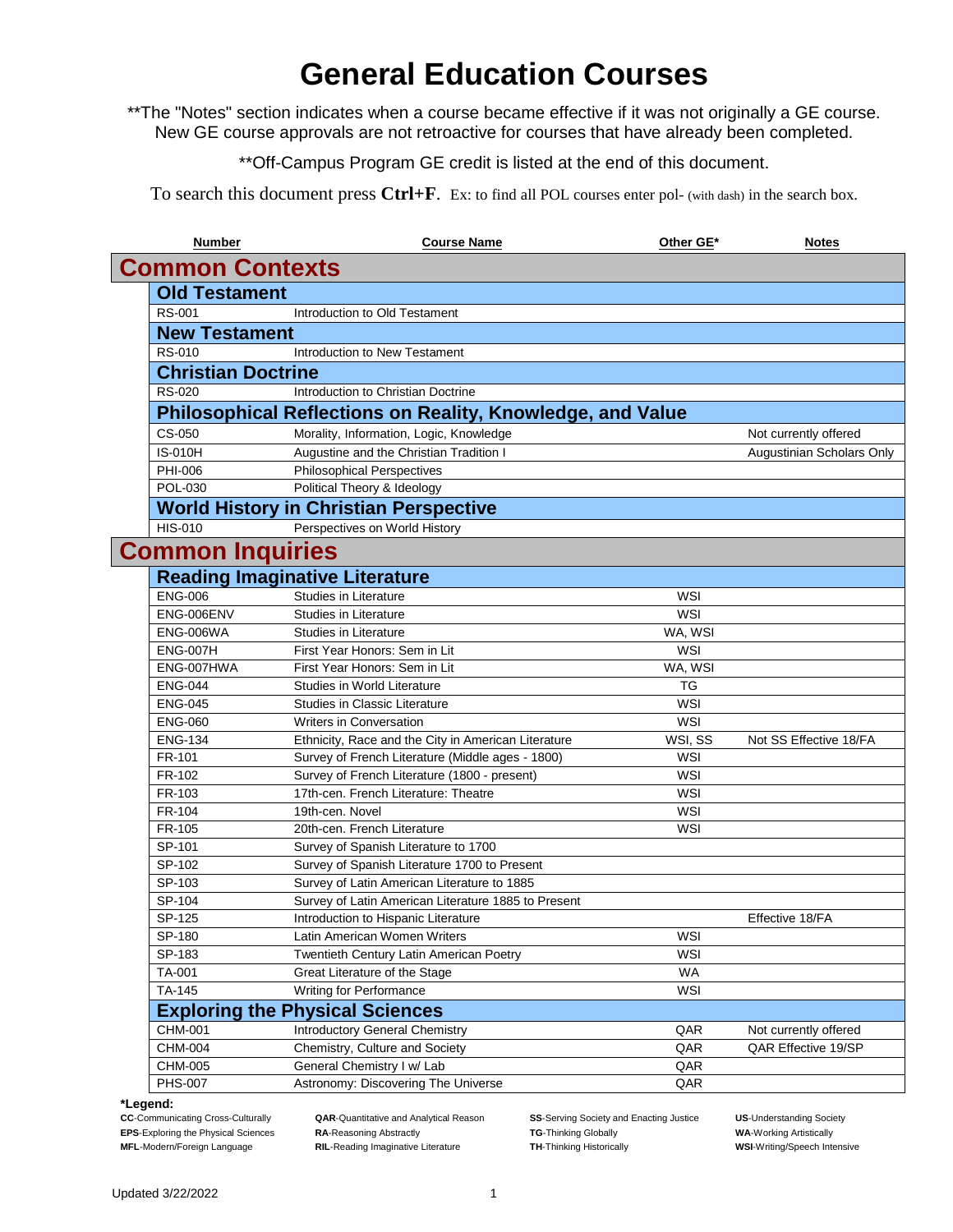| PHS-011<br>QAR<br>Intro to Physical Science<br><b>PHS-017</b><br>QAR<br>Physics of Music<br><b>PHS-114</b><br><b>Earth Science</b><br>PHS-030<br><b>Physics for Future Presidents</b><br>PHY-007<br>QAR<br>Physics of Music<br>PHY-011<br>Physics for Life Sciences I<br>QAR<br>PHY-013<br>Physics for Life Sciences II<br>QAR<br>PHY-021<br>General Physics I (lab is writing intensive)<br>QAR<br>PHY-023<br>General Physics II (lab is writing intensive)<br>QAR<br><b>Exploring the Life Sciences</b><br><b>BIO-005</b><br>General Biology I w/ Lab<br><b>BIO-006</b><br>General Biology II w/ Lab<br><b>BIO-011</b><br>Human Anatomy w/ Lab<br><b>BIO-012</b><br>Human Physiology w/ Lab<br>Human Anatomy w/ Lab<br><b>KNS-011</b><br><b>KNS-012</b><br>Human Physiology w/ Lab<br>LS-012<br>Intro. to Life Sciences<br>PSY-001<br>General Psychology<br><b>Reasoning Abstractly</b><br>CS-005<br><b>Fundamentals of Computing</b><br>QAR<br>Design and Implementation of Solutions to Computational<br>CS-010<br>Problems<br>CS-015<br><b>Discrete Mathematics</b><br>QAR<br>MA-002<br>QAR<br>The Mathematics of Music<br>QAR<br>MA-004<br><b>Mathematics in Context</b><br>QAR<br>MA-005<br><b>Statistics</b><br>MA-007<br>QAR<br><b>Finite Mathematics</b><br>Not currently offered<br>MA-008<br>QAR<br><b>Functions and Models</b><br>MA-009<br>QAR<br>Calculus I<br>QAR<br>MA-010<br>Calculus II<br>MA-015<br>QAR<br><b>Discrete Mathematics</b><br>MA-019<br>QAR<br><b>Multivariable Calculus</b><br>MA-160<br><b>Fundamentals of Mathematics I</b><br>PHI-012<br>Critical Reasoning and Logic<br>PHI-103<br>Ancient Philosophy<br>PHI-105<br>Medieval Philosophy<br>PHI-106<br>Modern Philosophy<br>PHI-107<br>19th & 20th Century Philosophy<br>PHI-108<br>Formal Logic<br>RS-103<br><b>Christian Apologetics</b><br><b>Working Artistically</b><br>APP-030<br>Introduction to Digital Filmmaking<br>Principles of Art<br>ART-001<br>ART-010<br>2-D Design<br>ART-015<br>Drawing I<br>Liberal Studies Majors<br><b>ART-180</b><br>Art for Children and Adolescents<br>only<br>ENG-006WA<br>Studies in Literature<br>RIL, WSI<br>First Year Honors: Sem in Lit<br>ENG-007HWA<br>RIL, WSI<br><b>ENG-117WA</b><br>Shakespeare<br>WSI<br>Introduction to Digital Filmmaking<br><b>FLM-030</b><br>College Choir II<br><b>MUA-171</b><br><b>MUA-183</b><br>Orchestra II<br>MU-020<br>Survey of Western Music<br>MU-120<br>History of Western Music I<br>MU-123<br>Survey of World Music<br>ТG | <b>Number</b> | <b>Course Name</b> | Other GE* | <b>Notes</b> |
|------------------------------------------------------------------------------------------------------------------------------------------------------------------------------------------------------------------------------------------------------------------------------------------------------------------------------------------------------------------------------------------------------------------------------------------------------------------------------------------------------------------------------------------------------------------------------------------------------------------------------------------------------------------------------------------------------------------------------------------------------------------------------------------------------------------------------------------------------------------------------------------------------------------------------------------------------------------------------------------------------------------------------------------------------------------------------------------------------------------------------------------------------------------------------------------------------------------------------------------------------------------------------------------------------------------------------------------------------------------------------------------------------------------------------------------------------------------------------------------------------------------------------------------------------------------------------------------------------------------------------------------------------------------------------------------------------------------------------------------------------------------------------------------------------------------------------------------------------------------------------------------------------------------------------------------------------------------------------------------------------------------------------------------------------------------------------------------------------------------------------------------------------------------------------------------------------------------------------------------------------------------------------------------------------------------------------------------------------------------------------------------------------------------------------------------------------------------------------------------------------|---------------|--------------------|-----------|--------------|
|                                                                                                                                                                                                                                                                                                                                                                                                                                                                                                                                                                                                                                                                                                                                                                                                                                                                                                                                                                                                                                                                                                                                                                                                                                                                                                                                                                                                                                                                                                                                                                                                                                                                                                                                                                                                                                                                                                                                                                                                                                                                                                                                                                                                                                                                                                                                                                                                                                                                                                      |               |                    |           |              |
|                                                                                                                                                                                                                                                                                                                                                                                                                                                                                                                                                                                                                                                                                                                                                                                                                                                                                                                                                                                                                                                                                                                                                                                                                                                                                                                                                                                                                                                                                                                                                                                                                                                                                                                                                                                                                                                                                                                                                                                                                                                                                                                                                                                                                                                                                                                                                                                                                                                                                                      |               |                    |           |              |
|                                                                                                                                                                                                                                                                                                                                                                                                                                                                                                                                                                                                                                                                                                                                                                                                                                                                                                                                                                                                                                                                                                                                                                                                                                                                                                                                                                                                                                                                                                                                                                                                                                                                                                                                                                                                                                                                                                                                                                                                                                                                                                                                                                                                                                                                                                                                                                                                                                                                                                      |               |                    |           |              |
|                                                                                                                                                                                                                                                                                                                                                                                                                                                                                                                                                                                                                                                                                                                                                                                                                                                                                                                                                                                                                                                                                                                                                                                                                                                                                                                                                                                                                                                                                                                                                                                                                                                                                                                                                                                                                                                                                                                                                                                                                                                                                                                                                                                                                                                                                                                                                                                                                                                                                                      |               |                    |           |              |
|                                                                                                                                                                                                                                                                                                                                                                                                                                                                                                                                                                                                                                                                                                                                                                                                                                                                                                                                                                                                                                                                                                                                                                                                                                                                                                                                                                                                                                                                                                                                                                                                                                                                                                                                                                                                                                                                                                                                                                                                                                                                                                                                                                                                                                                                                                                                                                                                                                                                                                      |               |                    |           |              |
|                                                                                                                                                                                                                                                                                                                                                                                                                                                                                                                                                                                                                                                                                                                                                                                                                                                                                                                                                                                                                                                                                                                                                                                                                                                                                                                                                                                                                                                                                                                                                                                                                                                                                                                                                                                                                                                                                                                                                                                                                                                                                                                                                                                                                                                                                                                                                                                                                                                                                                      |               |                    |           |              |
|                                                                                                                                                                                                                                                                                                                                                                                                                                                                                                                                                                                                                                                                                                                                                                                                                                                                                                                                                                                                                                                                                                                                                                                                                                                                                                                                                                                                                                                                                                                                                                                                                                                                                                                                                                                                                                                                                                                                                                                                                                                                                                                                                                                                                                                                                                                                                                                                                                                                                                      |               |                    |           |              |
|                                                                                                                                                                                                                                                                                                                                                                                                                                                                                                                                                                                                                                                                                                                                                                                                                                                                                                                                                                                                                                                                                                                                                                                                                                                                                                                                                                                                                                                                                                                                                                                                                                                                                                                                                                                                                                                                                                                                                                                                                                                                                                                                                                                                                                                                                                                                                                                                                                                                                                      |               |                    |           |              |
|                                                                                                                                                                                                                                                                                                                                                                                                                                                                                                                                                                                                                                                                                                                                                                                                                                                                                                                                                                                                                                                                                                                                                                                                                                                                                                                                                                                                                                                                                                                                                                                                                                                                                                                                                                                                                                                                                                                                                                                                                                                                                                                                                                                                                                                                                                                                                                                                                                                                                                      |               |                    |           |              |
|                                                                                                                                                                                                                                                                                                                                                                                                                                                                                                                                                                                                                                                                                                                                                                                                                                                                                                                                                                                                                                                                                                                                                                                                                                                                                                                                                                                                                                                                                                                                                                                                                                                                                                                                                                                                                                                                                                                                                                                                                                                                                                                                                                                                                                                                                                                                                                                                                                                                                                      |               |                    |           |              |
|                                                                                                                                                                                                                                                                                                                                                                                                                                                                                                                                                                                                                                                                                                                                                                                                                                                                                                                                                                                                                                                                                                                                                                                                                                                                                                                                                                                                                                                                                                                                                                                                                                                                                                                                                                                                                                                                                                                                                                                                                                                                                                                                                                                                                                                                                                                                                                                                                                                                                                      |               |                    |           |              |
|                                                                                                                                                                                                                                                                                                                                                                                                                                                                                                                                                                                                                                                                                                                                                                                                                                                                                                                                                                                                                                                                                                                                                                                                                                                                                                                                                                                                                                                                                                                                                                                                                                                                                                                                                                                                                                                                                                                                                                                                                                                                                                                                                                                                                                                                                                                                                                                                                                                                                                      |               |                    |           |              |
|                                                                                                                                                                                                                                                                                                                                                                                                                                                                                                                                                                                                                                                                                                                                                                                                                                                                                                                                                                                                                                                                                                                                                                                                                                                                                                                                                                                                                                                                                                                                                                                                                                                                                                                                                                                                                                                                                                                                                                                                                                                                                                                                                                                                                                                                                                                                                                                                                                                                                                      |               |                    |           |              |
|                                                                                                                                                                                                                                                                                                                                                                                                                                                                                                                                                                                                                                                                                                                                                                                                                                                                                                                                                                                                                                                                                                                                                                                                                                                                                                                                                                                                                                                                                                                                                                                                                                                                                                                                                                                                                                                                                                                                                                                                                                                                                                                                                                                                                                                                                                                                                                                                                                                                                                      |               |                    |           |              |
|                                                                                                                                                                                                                                                                                                                                                                                                                                                                                                                                                                                                                                                                                                                                                                                                                                                                                                                                                                                                                                                                                                                                                                                                                                                                                                                                                                                                                                                                                                                                                                                                                                                                                                                                                                                                                                                                                                                                                                                                                                                                                                                                                                                                                                                                                                                                                                                                                                                                                                      |               |                    |           |              |
|                                                                                                                                                                                                                                                                                                                                                                                                                                                                                                                                                                                                                                                                                                                                                                                                                                                                                                                                                                                                                                                                                                                                                                                                                                                                                                                                                                                                                                                                                                                                                                                                                                                                                                                                                                                                                                                                                                                                                                                                                                                                                                                                                                                                                                                                                                                                                                                                                                                                                                      |               |                    |           |              |
|                                                                                                                                                                                                                                                                                                                                                                                                                                                                                                                                                                                                                                                                                                                                                                                                                                                                                                                                                                                                                                                                                                                                                                                                                                                                                                                                                                                                                                                                                                                                                                                                                                                                                                                                                                                                                                                                                                                                                                                                                                                                                                                                                                                                                                                                                                                                                                                                                                                                                                      |               |                    |           |              |
|                                                                                                                                                                                                                                                                                                                                                                                                                                                                                                                                                                                                                                                                                                                                                                                                                                                                                                                                                                                                                                                                                                                                                                                                                                                                                                                                                                                                                                                                                                                                                                                                                                                                                                                                                                                                                                                                                                                                                                                                                                                                                                                                                                                                                                                                                                                                                                                                                                                                                                      |               |                    |           |              |
|                                                                                                                                                                                                                                                                                                                                                                                                                                                                                                                                                                                                                                                                                                                                                                                                                                                                                                                                                                                                                                                                                                                                                                                                                                                                                                                                                                                                                                                                                                                                                                                                                                                                                                                                                                                                                                                                                                                                                                                                                                                                                                                                                                                                                                                                                                                                                                                                                                                                                                      |               |                    |           |              |
|                                                                                                                                                                                                                                                                                                                                                                                                                                                                                                                                                                                                                                                                                                                                                                                                                                                                                                                                                                                                                                                                                                                                                                                                                                                                                                                                                                                                                                                                                                                                                                                                                                                                                                                                                                                                                                                                                                                                                                                                                                                                                                                                                                                                                                                                                                                                                                                                                                                                                                      |               |                    |           |              |
|                                                                                                                                                                                                                                                                                                                                                                                                                                                                                                                                                                                                                                                                                                                                                                                                                                                                                                                                                                                                                                                                                                                                                                                                                                                                                                                                                                                                                                                                                                                                                                                                                                                                                                                                                                                                                                                                                                                                                                                                                                                                                                                                                                                                                                                                                                                                                                                                                                                                                                      |               |                    |           |              |
|                                                                                                                                                                                                                                                                                                                                                                                                                                                                                                                                                                                                                                                                                                                                                                                                                                                                                                                                                                                                                                                                                                                                                                                                                                                                                                                                                                                                                                                                                                                                                                                                                                                                                                                                                                                                                                                                                                                                                                                                                                                                                                                                                                                                                                                                                                                                                                                                                                                                                                      |               |                    |           |              |
|                                                                                                                                                                                                                                                                                                                                                                                                                                                                                                                                                                                                                                                                                                                                                                                                                                                                                                                                                                                                                                                                                                                                                                                                                                                                                                                                                                                                                                                                                                                                                                                                                                                                                                                                                                                                                                                                                                                                                                                                                                                                                                                                                                                                                                                                                                                                                                                                                                                                                                      |               |                    |           |              |
|                                                                                                                                                                                                                                                                                                                                                                                                                                                                                                                                                                                                                                                                                                                                                                                                                                                                                                                                                                                                                                                                                                                                                                                                                                                                                                                                                                                                                                                                                                                                                                                                                                                                                                                                                                                                                                                                                                                                                                                                                                                                                                                                                                                                                                                                                                                                                                                                                                                                                                      |               |                    |           |              |
|                                                                                                                                                                                                                                                                                                                                                                                                                                                                                                                                                                                                                                                                                                                                                                                                                                                                                                                                                                                                                                                                                                                                                                                                                                                                                                                                                                                                                                                                                                                                                                                                                                                                                                                                                                                                                                                                                                                                                                                                                                                                                                                                                                                                                                                                                                                                                                                                                                                                                                      |               |                    |           |              |
|                                                                                                                                                                                                                                                                                                                                                                                                                                                                                                                                                                                                                                                                                                                                                                                                                                                                                                                                                                                                                                                                                                                                                                                                                                                                                                                                                                                                                                                                                                                                                                                                                                                                                                                                                                                                                                                                                                                                                                                                                                                                                                                                                                                                                                                                                                                                                                                                                                                                                                      |               |                    |           |              |
|                                                                                                                                                                                                                                                                                                                                                                                                                                                                                                                                                                                                                                                                                                                                                                                                                                                                                                                                                                                                                                                                                                                                                                                                                                                                                                                                                                                                                                                                                                                                                                                                                                                                                                                                                                                                                                                                                                                                                                                                                                                                                                                                                                                                                                                                                                                                                                                                                                                                                                      |               |                    |           |              |
|                                                                                                                                                                                                                                                                                                                                                                                                                                                                                                                                                                                                                                                                                                                                                                                                                                                                                                                                                                                                                                                                                                                                                                                                                                                                                                                                                                                                                                                                                                                                                                                                                                                                                                                                                                                                                                                                                                                                                                                                                                                                                                                                                                                                                                                                                                                                                                                                                                                                                                      |               |                    |           |              |
|                                                                                                                                                                                                                                                                                                                                                                                                                                                                                                                                                                                                                                                                                                                                                                                                                                                                                                                                                                                                                                                                                                                                                                                                                                                                                                                                                                                                                                                                                                                                                                                                                                                                                                                                                                                                                                                                                                                                                                                                                                                                                                                                                                                                                                                                                                                                                                                                                                                                                                      |               |                    |           |              |
|                                                                                                                                                                                                                                                                                                                                                                                                                                                                                                                                                                                                                                                                                                                                                                                                                                                                                                                                                                                                                                                                                                                                                                                                                                                                                                                                                                                                                                                                                                                                                                                                                                                                                                                                                                                                                                                                                                                                                                                                                                                                                                                                                                                                                                                                                                                                                                                                                                                                                                      |               |                    |           |              |
|                                                                                                                                                                                                                                                                                                                                                                                                                                                                                                                                                                                                                                                                                                                                                                                                                                                                                                                                                                                                                                                                                                                                                                                                                                                                                                                                                                                                                                                                                                                                                                                                                                                                                                                                                                                                                                                                                                                                                                                                                                                                                                                                                                                                                                                                                                                                                                                                                                                                                                      |               |                    |           |              |
|                                                                                                                                                                                                                                                                                                                                                                                                                                                                                                                                                                                                                                                                                                                                                                                                                                                                                                                                                                                                                                                                                                                                                                                                                                                                                                                                                                                                                                                                                                                                                                                                                                                                                                                                                                                                                                                                                                                                                                                                                                                                                                                                                                                                                                                                                                                                                                                                                                                                                                      |               |                    |           |              |
|                                                                                                                                                                                                                                                                                                                                                                                                                                                                                                                                                                                                                                                                                                                                                                                                                                                                                                                                                                                                                                                                                                                                                                                                                                                                                                                                                                                                                                                                                                                                                                                                                                                                                                                                                                                                                                                                                                                                                                                                                                                                                                                                                                                                                                                                                                                                                                                                                                                                                                      |               |                    |           |              |
|                                                                                                                                                                                                                                                                                                                                                                                                                                                                                                                                                                                                                                                                                                                                                                                                                                                                                                                                                                                                                                                                                                                                                                                                                                                                                                                                                                                                                                                                                                                                                                                                                                                                                                                                                                                                                                                                                                                                                                                                                                                                                                                                                                                                                                                                                                                                                                                                                                                                                                      |               |                    |           |              |
|                                                                                                                                                                                                                                                                                                                                                                                                                                                                                                                                                                                                                                                                                                                                                                                                                                                                                                                                                                                                                                                                                                                                                                                                                                                                                                                                                                                                                                                                                                                                                                                                                                                                                                                                                                                                                                                                                                                                                                                                                                                                                                                                                                                                                                                                                                                                                                                                                                                                                                      |               |                    |           |              |
|                                                                                                                                                                                                                                                                                                                                                                                                                                                                                                                                                                                                                                                                                                                                                                                                                                                                                                                                                                                                                                                                                                                                                                                                                                                                                                                                                                                                                                                                                                                                                                                                                                                                                                                                                                                                                                                                                                                                                                                                                                                                                                                                                                                                                                                                                                                                                                                                                                                                                                      |               |                    |           |              |
|                                                                                                                                                                                                                                                                                                                                                                                                                                                                                                                                                                                                                                                                                                                                                                                                                                                                                                                                                                                                                                                                                                                                                                                                                                                                                                                                                                                                                                                                                                                                                                                                                                                                                                                                                                                                                                                                                                                                                                                                                                                                                                                                                                                                                                                                                                                                                                                                                                                                                                      |               |                    |           |              |
|                                                                                                                                                                                                                                                                                                                                                                                                                                                                                                                                                                                                                                                                                                                                                                                                                                                                                                                                                                                                                                                                                                                                                                                                                                                                                                                                                                                                                                                                                                                                                                                                                                                                                                                                                                                                                                                                                                                                                                                                                                                                                                                                                                                                                                                                                                                                                                                                                                                                                                      |               |                    |           |              |
|                                                                                                                                                                                                                                                                                                                                                                                                                                                                                                                                                                                                                                                                                                                                                                                                                                                                                                                                                                                                                                                                                                                                                                                                                                                                                                                                                                                                                                                                                                                                                                                                                                                                                                                                                                                                                                                                                                                                                                                                                                                                                                                                                                                                                                                                                                                                                                                                                                                                                                      |               |                    |           |              |
|                                                                                                                                                                                                                                                                                                                                                                                                                                                                                                                                                                                                                                                                                                                                                                                                                                                                                                                                                                                                                                                                                                                                                                                                                                                                                                                                                                                                                                                                                                                                                                                                                                                                                                                                                                                                                                                                                                                                                                                                                                                                                                                                                                                                                                                                                                                                                                                                                                                                                                      |               |                    |           |              |
|                                                                                                                                                                                                                                                                                                                                                                                                                                                                                                                                                                                                                                                                                                                                                                                                                                                                                                                                                                                                                                                                                                                                                                                                                                                                                                                                                                                                                                                                                                                                                                                                                                                                                                                                                                                                                                                                                                                                                                                                                                                                                                                                                                                                                                                                                                                                                                                                                                                                                                      |               |                    |           |              |
|                                                                                                                                                                                                                                                                                                                                                                                                                                                                                                                                                                                                                                                                                                                                                                                                                                                                                                                                                                                                                                                                                                                                                                                                                                                                                                                                                                                                                                                                                                                                                                                                                                                                                                                                                                                                                                                                                                                                                                                                                                                                                                                                                                                                                                                                                                                                                                                                                                                                                                      |               |                    |           |              |
|                                                                                                                                                                                                                                                                                                                                                                                                                                                                                                                                                                                                                                                                                                                                                                                                                                                                                                                                                                                                                                                                                                                                                                                                                                                                                                                                                                                                                                                                                                                                                                                                                                                                                                                                                                                                                                                                                                                                                                                                                                                                                                                                                                                                                                                                                                                                                                                                                                                                                                      |               |                    |           |              |
|                                                                                                                                                                                                                                                                                                                                                                                                                                                                                                                                                                                                                                                                                                                                                                                                                                                                                                                                                                                                                                                                                                                                                                                                                                                                                                                                                                                                                                                                                                                                                                                                                                                                                                                                                                                                                                                                                                                                                                                                                                                                                                                                                                                                                                                                                                                                                                                                                                                                                                      |               |                    |           |              |
|                                                                                                                                                                                                                                                                                                                                                                                                                                                                                                                                                                                                                                                                                                                                                                                                                                                                                                                                                                                                                                                                                                                                                                                                                                                                                                                                                                                                                                                                                                                                                                                                                                                                                                                                                                                                                                                                                                                                                                                                                                                                                                                                                                                                                                                                                                                                                                                                                                                                                                      |               |                    |           |              |
|                                                                                                                                                                                                                                                                                                                                                                                                                                                                                                                                                                                                                                                                                                                                                                                                                                                                                                                                                                                                                                                                                                                                                                                                                                                                                                                                                                                                                                                                                                                                                                                                                                                                                                                                                                                                                                                                                                                                                                                                                                                                                                                                                                                                                                                                                                                                                                                                                                                                                                      |               |                    |           |              |
|                                                                                                                                                                                                                                                                                                                                                                                                                                                                                                                                                                                                                                                                                                                                                                                                                                                                                                                                                                                                                                                                                                                                                                                                                                                                                                                                                                                                                                                                                                                                                                                                                                                                                                                                                                                                                                                                                                                                                                                                                                                                                                                                                                                                                                                                                                                                                                                                                                                                                                      |               |                    |           |              |
|                                                                                                                                                                                                                                                                                                                                                                                                                                                                                                                                                                                                                                                                                                                                                                                                                                                                                                                                                                                                                                                                                                                                                                                                                                                                                                                                                                                                                                                                                                                                                                                                                                                                                                                                                                                                                                                                                                                                                                                                                                                                                                                                                                                                                                                                                                                                                                                                                                                                                                      |               |                    |           |              |
|                                                                                                                                                                                                                                                                                                                                                                                                                                                                                                                                                                                                                                                                                                                                                                                                                                                                                                                                                                                                                                                                                                                                                                                                                                                                                                                                                                                                                                                                                                                                                                                                                                                                                                                                                                                                                                                                                                                                                                                                                                                                                                                                                                                                                                                                                                                                                                                                                                                                                                      |               |                    |           |              |
|                                                                                                                                                                                                                                                                                                                                                                                                                                                                                                                                                                                                                                                                                                                                                                                                                                                                                                                                                                                                                                                                                                                                                                                                                                                                                                                                                                                                                                                                                                                                                                                                                                                                                                                                                                                                                                                                                                                                                                                                                                                                                                                                                                                                                                                                                                                                                                                                                                                                                                      |               |                    |           |              |
|                                                                                                                                                                                                                                                                                                                                                                                                                                                                                                                                                                                                                                                                                                                                                                                                                                                                                                                                                                                                                                                                                                                                                                                                                                                                                                                                                                                                                                                                                                                                                                                                                                                                                                                                                                                                                                                                                                                                                                                                                                                                                                                                                                                                                                                                                                                                                                                                                                                                                                      |               |                    |           |              |
|                                                                                                                                                                                                                                                                                                                                                                                                                                                                                                                                                                                                                                                                                                                                                                                                                                                                                                                                                                                                                                                                                                                                                                                                                                                                                                                                                                                                                                                                                                                                                                                                                                                                                                                                                                                                                                                                                                                                                                                                                                                                                                                                                                                                                                                                                                                                                                                                                                                                                                      |               |                    |           |              |
|                                                                                                                                                                                                                                                                                                                                                                                                                                                                                                                                                                                                                                                                                                                                                                                                                                                                                                                                                                                                                                                                                                                                                                                                                                                                                                                                                                                                                                                                                                                                                                                                                                                                                                                                                                                                                                                                                                                                                                                                                                                                                                                                                                                                                                                                                                                                                                                                                                                                                                      |               |                    |           |              |
|                                                                                                                                                                                                                                                                                                                                                                                                                                                                                                                                                                                                                                                                                                                                                                                                                                                                                                                                                                                                                                                                                                                                                                                                                                                                                                                                                                                                                                                                                                                                                                                                                                                                                                                                                                                                                                                                                                                                                                                                                                                                                                                                                                                                                                                                                                                                                                                                                                                                                                      |               |                    |           |              |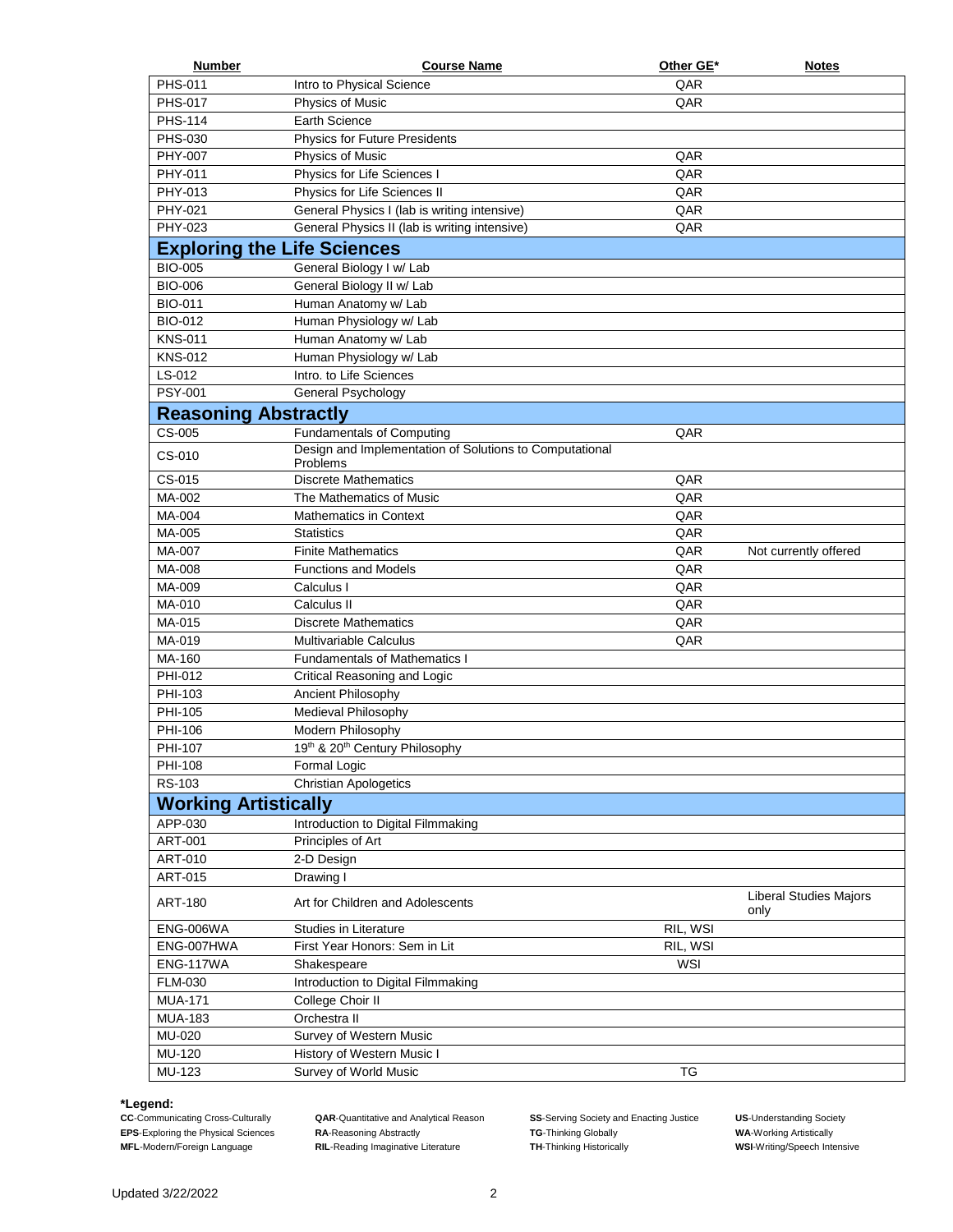| <b>Number</b>                | <b>Course Name</b>                            | Other GE*  | <b>Notes</b>              |
|------------------------------|-----------------------------------------------|------------|---------------------------|
| TA-001                       | Great Literature of the Stage                 | RIL        |                           |
| TA-010                       | Acting I                                      |            |                           |
| TA-035                       | Costume Design for the Theatre                |            |                           |
| TA-036                       | Design for the Theatre                        |            |                           |
| TA-038                       | <b>Lighting Design</b>                        |            |                           |
| TA-051                       | Acting the Song                               |            |                           |
| TA-111                       | Acting III                                    |            |                           |
| TA-140                       | Ethnicity and Gender on the American Stage    |            |                           |
| <b>Thinking Globally</b>     |                                               |            |                           |
| AN-115                       | People and Cultures of Latin America          |            |                           |
| AN-135                       | Gender and Sex Roles in Cross-Cultural Pers.  |            |                           |
| AN-140                       | Food Systems: A Global Perspective            | SS         | Not WSI Effective 18/FA   |
| <b>ART-23</b>                | Introduction to World Art                     |            |                           |
| <b>COM-138</b>               | International Rhetoric                        |            |                           |
| EB-104                       | World Poverty and Economic Development        |            |                           |
| EB-107                       | Business At The Bottom of The Pyramid         | SS         | Effective 18/FA           |
| EB-142                       | China, India, and Other Asian Economies       |            |                           |
| EB-182                       | Modern Chinese and East Asian Economics       |            |                           |
| EB-184                       | Globalization: Economic History, Controversy, |            |                           |
| EB-191                       | Entrepreneurship and New Venture Development  | <b>WSI</b> | Effective 18/FA           |
| ED-105                       | <b>Cultural Diversity &amp; Education</b>     | WSI        |                           |
| <b>ENG-044</b>               | Studies in World Literature                   | <b>RIL</b> |                           |
| <b>ENG-165</b>               | Topics in World Literature                    | <b>WSI</b> |                           |
| <b>ENV-001</b>               | Introduction to Environmental Studies         |            |                           |
| FR-150                       | <b>Cross-Cultural Studies</b>                 |            |                           |
| <b>HIS-082</b>               | Israel-Palestine Conflict Through Film        | <b>TH</b>  |                           |
| <b>HIS-083</b>               | Modern China and Japan                        |            |                           |
| <b>HIS-121</b>               | Medieval Mediterranean                        | <b>TH</b>  |                           |
| <b>HIS-151</b>               | History of World Christianity                 | <b>TH</b>  |                           |
| <b>HIS-177</b>               | <b>Transnational America</b>                  | <b>TH</b>  |                           |
| <b>HIS-181</b>               | The Modern Middle East, 1800-Present          | <b>TH</b>  | TH Credit Effective 20/FA |
| <b>HIS-185</b>               | Imperialism and Independence                  | <b>TH</b>  |                           |
| <b>HIS-188</b>               | Women in the Middle East                      | WSI        |                           |
| <b>HIS-195</b>               | Antisemitism and the Politics of Prejudice    | <b>TH</b>  | 19/FA Only                |
| <b>KNS-140</b>               | <b>Food Systems</b>                           | SS         |                           |
| MU-123                       | Survey of World Music                         | <b>WA</b>  |                           |
| PHI-137                      | Justice and Public Policy                     | US         |                           |
| POL-020                      | <b>International Politics</b>                 |            |                           |
| <b>POL-124</b>               | International Development                     |            |                           |
| <b>POL-126</b>               | Sex, Gender and Power                         |            |                           |
| POL-150                      | Antisemitism and the Politics of Prejudice    | <b>TH</b>  | 19/FA Only                |
| RS-119                       | Early and Medieval Christianity               | <b>TH</b>  |                           |
| <b>RS-120</b>                | Reformation and Modern Christianity           | <b>TH</b>  |                           |
| RS-139                       | Islam                                         |            |                           |
| <b>RS-142</b>                | <b>World Religions</b>                        |            |                           |
| <b>RS-151</b>                | History of World Christianity                 | TН         |                           |
| <b>RS-159</b>                | Missiology                                    |            |                           |
| SOC-135                      | Gender and Sex Roles in Cross-Cultural Pers.  |            |                           |
| SP-150                       | <b>Cross-Cultural Studies</b>                 |            |                           |
| TA-142                       | <b>Global Theatre</b>                         |            |                           |
| <b>Thinking Historically</b> |                                               |            |                           |
| ART-021                      | Art History: Prehistoric to Gothic            |            |                           |
| ART-022                      | Art History: Renaissance to Modern            |            |                           |
| EB-103                       | History of Economic Thought                   | WSI        |                           |
| EB-120                       | American Economic History                     | WSI        |                           |
| <b>ENG-046</b>               | Survey of British Literature to 1800          |            | Effective 19/FA           |
|                              |                                               |            |                           |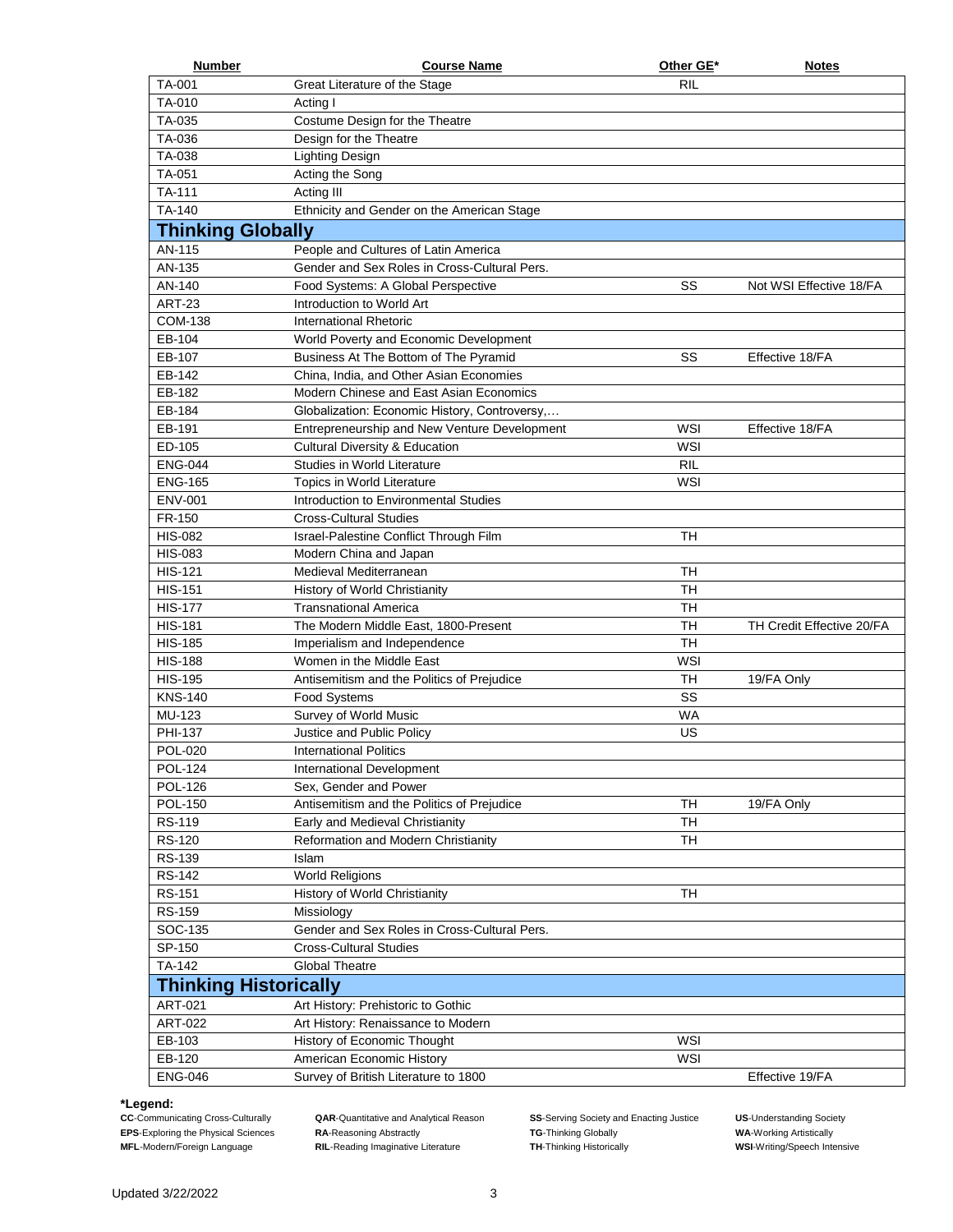| <b>Number</b>                | <b>Course Name</b>                             | Other GE*  | <b>Notes</b>              |
|------------------------------|------------------------------------------------|------------|---------------------------|
| <b>ENG-130</b>               | American Writers to 1865                       | WSI        | Effective 19/FA           |
| <b>HIS-007</b>               | United States to 1877                          |            |                           |
| <b>HIS-008</b>               | United States 1877-Present                     |            |                           |
| <b>HIS-009</b>               | World Civilizations to 1750                    |            |                           |
| <b>HIS-012</b>               | Greece                                         |            |                           |
| <b>HIS-047</b>               | Reacting to the Past                           | WSI        |                           |
| <b>HIS-082</b>               | Israel-Palestine Conflict Through Film         | TG         |                           |
| <b>HIS-121</b>               | Medieval Mediterranean                         | TG         |                           |
| <b>HIS-134</b>               | <b>Reformation Spirituality</b>                | WSI        |                           |
| <b>HIS-142</b>               | European Intellectual History                  |            |                           |
| HIS-047/147                  | Reacting to the Past                           | WSI        |                           |
| <b>HIS-151</b>               | History of World Christianity                  | <b>TG</b>  |                           |
| <b>HIS-162</b>               | Modern and Contemporary Latin American History |            |                           |
| <b>HIS-171</b>               | <b>Colonial and Revolutionary America</b>      | WSI        |                           |
| <b>HIS-173</b>               | Civil War and Reconstruction America           |            | Effective 18/FA           |
| <b>HIS-177</b>               | <b>Transnational America</b>                   | TG         |                           |
| <b>HIS-181</b>               | The Modern Middle East, 1800-Present           | TG         | TH Credit Effective 20/FA |
| <b>HIS-182</b>               | Israeli-Palestinian Conflict                   | WSI        |                           |
| <b>HIS-185</b>               | Imperialism and Independence                   | TG         |                           |
| <b>HIS-186</b>               | Modern South Asia                              |            |                           |
| <b>HIS-195</b>               | Antisemitism and the Politics of Prejudice     | TG         | 19/FA Only                |
| MU-121                       | History of Western Music II                    | WSI        |                           |
| POL-130                      | <b>Classical Political Theory</b>              | WSI        |                           |
| POL-150                      | Antisemitism and the Politics of Prejudice     | TG         | 19/FA Only                |
| RS-119                       | Early and Medieval Christianity                | <b>TG</b>  |                           |
| RS-120                       | Reformation and Modern Christianity            | TG         |                           |
| <b>RS-151</b>                | History of World Christianity                  | ТG         |                           |
| <b>RS-158</b>                | Christianity in the Roman Empire               |            |                           |
| TA-120                       | History of the Theatre I                       | <b>WSI</b> |                           |
| TA-121                       | History of the Theatre II                      | WSI        |                           |
|                              |                                                |            |                           |
| <b>Understanding Society</b> |                                                |            |                           |
| AN-001                       | Intro. to Cultural Anthropology                |            |                           |
| <b>COM-006</b>               | Messages, Meaning, and Culture                 |            |                           |
| EB-012                       | Principles Microeconomics                      |            |                           |
| EB-011                       | Principles Macroeconomics                      |            |                           |
| EB-183                       | Social Entrepreneurship and Collective Action  |            |                           |
| ETN-010                      | Introduction to Ethnic Studies                 |            |                           |
| GLS-140                      | Global Studies Seminar                         |            |                           |
| <b>HIS-178</b>               | California Experience                          |            |                           |
| <b>IS-020H</b>               | Augustine and the Christian Tradition II       | WSI        | Augustinian Scholars Only |
| $IS-140$                     | <b>Global Studies Seminar</b>                  |            |                           |
| <b>KNS-141</b>               | Politics of Sport                              |            |                           |
| PHI-137                      | Justice and Public Policy                      | ТG         |                           |
| POL-010                      | American Government                            |            |                           |
| <b>POL-141</b>               | Politics of Sport                              |            |                           |
| <b>POL-142</b>               | The Politics of Film                           | US         |                           |
|                              | Intro to Sociology                             |            |                           |
| SOC-001                      |                                                |            |                           |
| SOC-110                      | Social Problems                                |            |                           |
| SOC-161                      | <b>Environmental Sociology</b>                 |            |                           |
| SOC-177                      | Intimate Violence                              |            |                           |
| SOC-180                      | Human Services and Social Policy               | WSI        |                           |

## **Writing/Speech Intensive – 2 courses (1 course Inside the Major, 1 course Outside the Major)**

**\*Legend:**

**CAR-Quantitative and Analytical Reason <b>SS-Serving Society and Enacting Justice US-Understanding Society EPS-Exploring the Physical Sciences RA-Reasoning Abstractly TG-Thinking Globally <b>WA-Working American WA-Working Artistically MFL-Modern/Foreign Language <b>RIL**-Reading Imaginative Literature **TH-Thinking Historica RIL-Reading Imaginative Literature**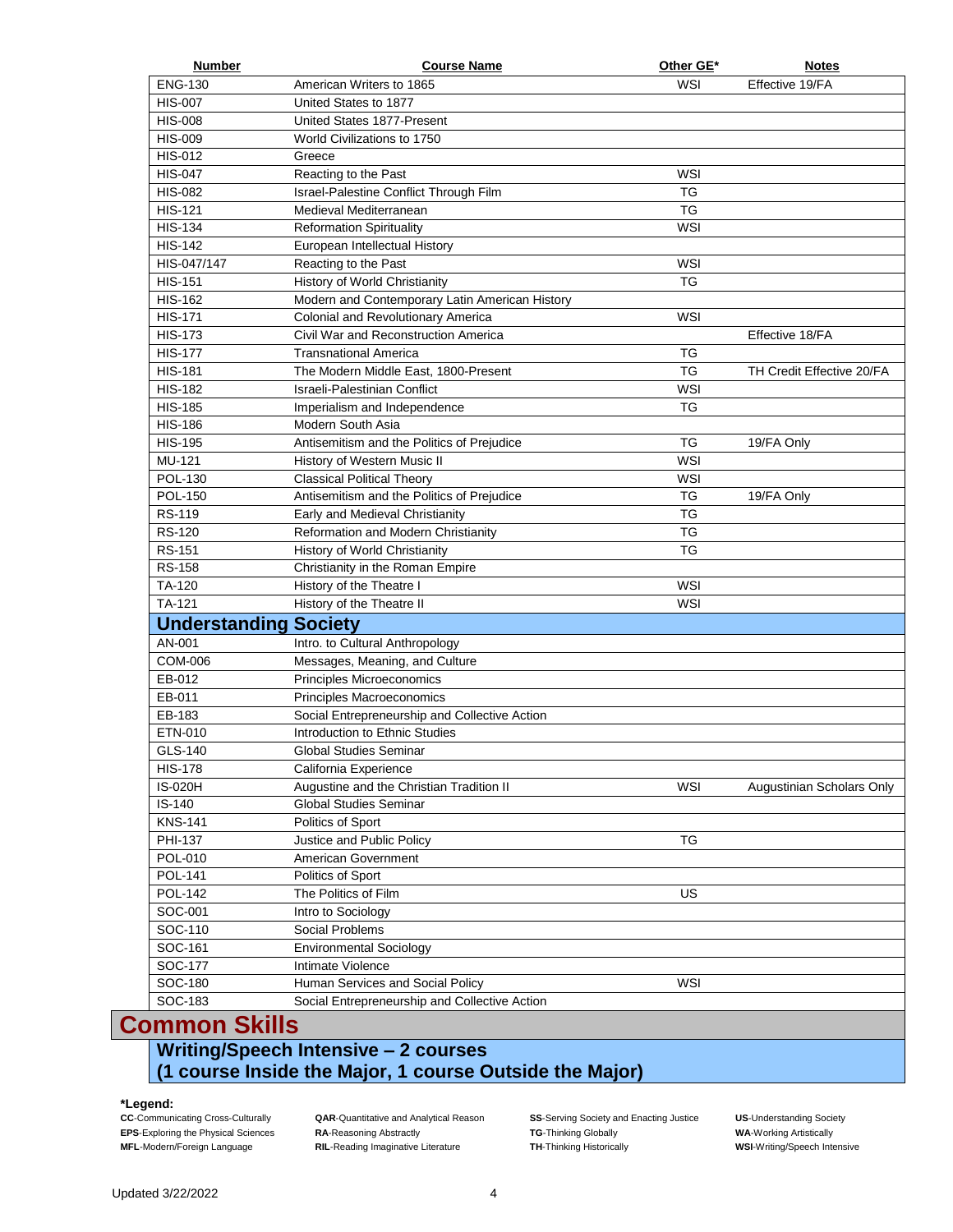| <b>Number</b>  | <b>Course Name</b>                                                                                                                | Other GE*  | <b>Notes</b>                   |
|----------------|-----------------------------------------------------------------------------------------------------------------------------------|------------|--------------------------------|
| AN-145         | <b>Culture Theory</b>                                                                                                             |            |                                |
| APP-061        | Introduction to Leadership                                                                                                        |            |                                |
| <b>ART-131</b> | Theory and Criticism in the Arts                                                                                                  |            |                                |
| <b>BIO-114</b> | Genetics                                                                                                                          |            |                                |
| <b>CHM-121</b> | Introductory Analytical Chemistry                                                                                                 |            | Effective 18/FA                |
| <b>CHM-122</b> | <b>Advanced Analytical Chemistry</b>                                                                                              |            | Effective 18/FA                |
| <b>CHM-195</b> | Seminar                                                                                                                           |            | Not WSI Effective 18/FA        |
| <b>COM-015</b> | <b>Public Speaking</b>                                                                                                            |            |                                |
| COM-101        | Theories in Rhetoric and Communication                                                                                            |            |                                |
| COM-103        | <b>Communication Criticism</b>                                                                                                    |            |                                |
| CS-130         | Creative Software Architectures for Collaborative Projects                                                                        |            |                                |
| CS-195         | Senior Seminar                                                                                                                    |            |                                |
| EB-103         | History of Economic Thought                                                                                                       | TН         |                                |
| EB-120         | American Economic History                                                                                                         | <b>TH</b>  |                                |
| EB-140         | Seminar in Executive Leadership                                                                                                   |            | Effective 18/FA                |
|                |                                                                                                                                   |            |                                |
| EB-160         | Principles of Marketing                                                                                                           | SS         | Not SS Effective 18/FA         |
| EB-180         | <b>Principles of Management</b>                                                                                                   |            | No longer offered eff<br>18/FA |
| EB-191         | Entrepreneurship and New Venture Development                                                                                      | <b>TG</b>  | Effective 18/FA                |
| EB-192         | Change and Innovation                                                                                                             |            | Effective 18/FA                |
| ED-100         | <b>Explorations in Teaching</b>                                                                                                   | SS         |                                |
| ED-101         | <b>Explorations in Teaching</b>                                                                                                   | SS         |                                |
| ED-105         | <b>Cultural Diversity &amp; Education</b>                                                                                         | <b>TG</b>  |                                |
| ENG-           | All ENG courses except: ENG 002, 044, 046, 047, 105, 106,<br>163, 168, 169, 190, 191SS, 197 (some sections of ENG-165<br>are WSI) |            |                                |
| FR-101         | Survey of French Literature (Middle ages - 1800)                                                                                  | RIL        |                                |
| FR-102         | Survey of French Literature (1800 - present)                                                                                      | <b>RIL</b> |                                |
| FR-103         | 17th-cen. French Literature: Theatre                                                                                              | <b>RIL</b> |                                |
| FR-104         | 19th-cen. Novel                                                                                                                   | <b>RIL</b> |                                |
| FR-105         | 20th-cen. French Literature                                                                                                       | <b>RIL</b> |                                |
| HIS-047/147    | Reacting to the Past                                                                                                              | <b>TH</b>  |                                |
| <b>HIS-134</b> | <b>Reformation Spirituality</b>                                                                                                   | <b>TH</b>  |                                |
| <b>HIS-147</b> | Reacting to the Past                                                                                                              | <b>TH</b>  |                                |
| <b>HIS-156</b> | France, 1500 to Present                                                                                                           | <b>TH</b>  |                                |
| <b>HIS-171</b> | Colonial and Revolutionary America                                                                                                | <b>TH</b>  |                                |
| <b>HIS-182</b> | Israeli-Palestinian Conflict                                                                                                      | <b>TH</b>  |                                |
| <b>HIS-188</b> | Women in the Middle East                                                                                                          | ТG         |                                |
| <b>HIS-198</b> | Historical Method, Bibliography and Research                                                                                      |            |                                |
| <b>IS-020H</b> | Augustine and the Christian Tradition II                                                                                          | US         | Augustinian Scholars Only      |
| <b>KNS-072</b> | Foundations                                                                                                                       |            |                                |
| <b>KNS-166</b> | Movement: Pedagogy and Leadership                                                                                                 |            |                                |
| MA-108         | <b>Mathematical Analysis</b>                                                                                                      |            |                                |
| MA-110         | Modern Algebra                                                                                                                    |            |                                |
| MA-136         | Geometry                                                                                                                          |            |                                |
| MU-121         | History of Western Music II                                                                                                       | <b>TH</b>  |                                |
| PHI-015        | Intellectual Virtue and Civil Discourse                                                                                           |            |                                |
| PHI-131        | Theory and Criticism in the Arts                                                                                                  |            |                                |
| PHI-195        | Philosophy Senior Seminar                                                                                                         |            |                                |
| PHY-022        | General Physics Lab I                                                                                                             |            |                                |
| PHY-024        | General Physics Lab II                                                                                                            |            |                                |
| <b>POL-112</b> | International Org and Law                                                                                                         |            |                                |
| POL-130        | <b>Classical Political Theory</b>                                                                                                 | TН         |                                |
| POL-131        | Modern Political Theory                                                                                                           |            |                                |
| POL-132        | American Political Thought                                                                                                        |            |                                |
| POL-140        | <b>Christianity and Politics</b>                                                                                                  |            |                                |
| PSY-013        | Experimental Psychology w/ Lab                                                                                                    |            |                                |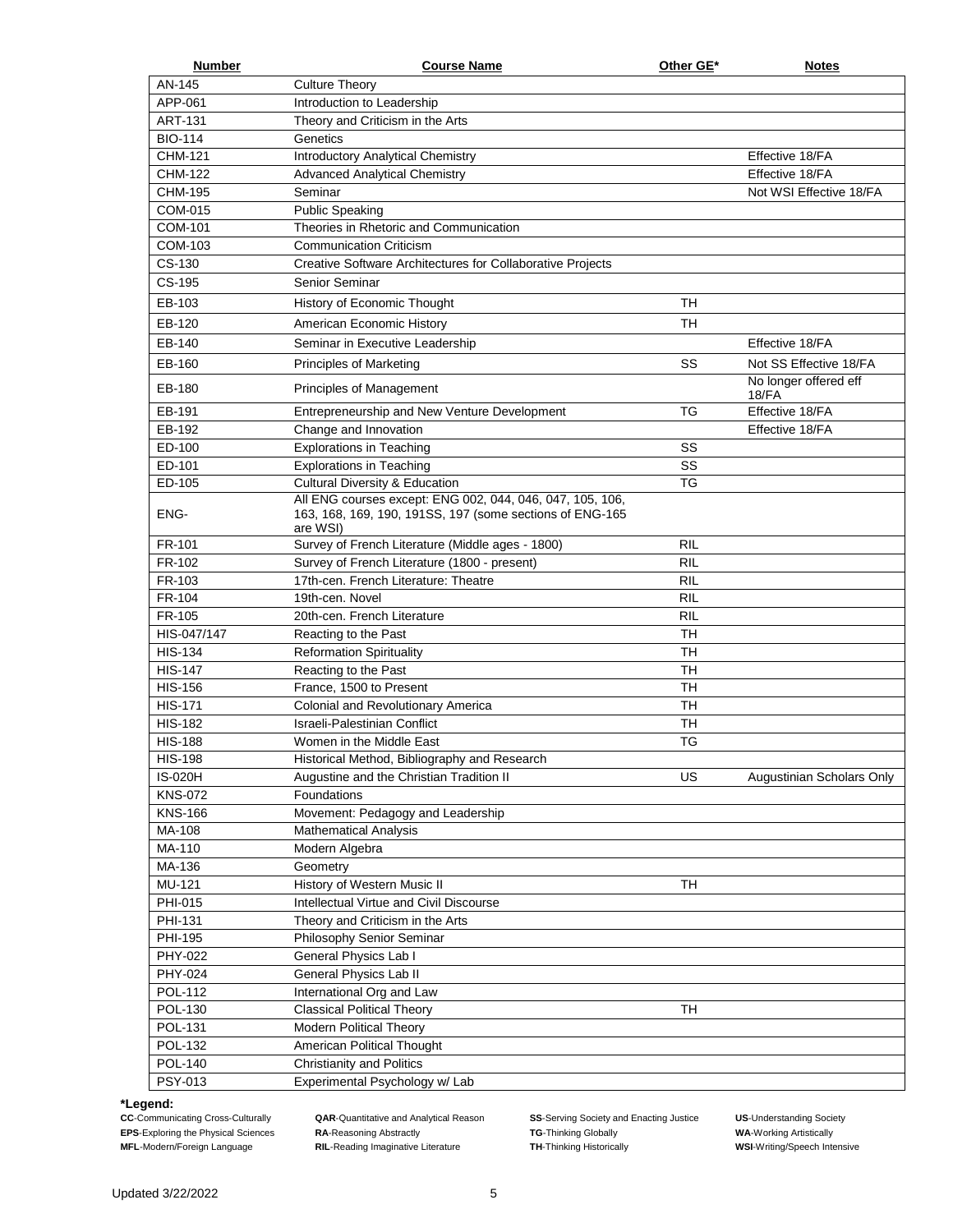| Number                    | <b>Course Name</b>                                                                                                                  | Other GE*  | <b>Notes</b>               |
|---------------------------|-------------------------------------------------------------------------------------------------------------------------------------|------------|----------------------------|
| <b>PSY-120</b>            | Cognitive Psychology w/ Lab                                                                                                         |            |                            |
| <b>PSY-197</b>            | Capstone Senior Research - Psych I                                                                                                  |            |                            |
| <b>PSY-198</b>            | Capstone Senior Research - Psych II                                                                                                 |            |                            |
| <b>RS-125</b>             | Theology                                                                                                                            |            |                            |
| <b>RS-126W</b>            | Doctrine of the Word                                                                                                                |            |                            |
| <b>RS-127W</b>            | Catechetical Theology                                                                                                               |            |                            |
| <b>RS-129W</b>            | Interdisciplinary Theology                                                                                                          |            |                            |
| <b>RS-131W</b>            | Seminar in Theology                                                                                                                 |            |                            |
| <b>RS-180</b>             | Senior Seminar                                                                                                                      |            |                            |
| SOC-171                   | Sociological Theory                                                                                                                 |            |                            |
| SOC-180                   | Human Services & Social Policy                                                                                                      | US         |                            |
| SP-100                    | <b>Advanced Spanish</b>                                                                                                             | <b>MFL</b> |                            |
| SP-110                    | Hispanic Cultures: Spain                                                                                                            |            |                            |
| SP-111                    | Hispanic Cultures: Latin America                                                                                                    |            |                            |
| SP-130                    | Spanish Film and Literature                                                                                                         |            |                            |
| SP-172                    | Golden Age Literature                                                                                                               |            |                            |
| SP-180                    | Latin American Women Writers                                                                                                        | <b>RIL</b> |                            |
| SP-183                    | 20th-cen. Latin-American Poetry                                                                                                     | RIL        |                            |
| SP-184                    | 20th-cen. Latin-American Short Story                                                                                                |            |                            |
| TA-009W                   | Voice and Speech Through Performance Majors Only                                                                                    |            |                            |
| TA-120                    | History of The Theatre I                                                                                                            | TН         |                            |
| <b>TA-121</b>             | History of The Theatre II                                                                                                           | <b>TH</b>  |                            |
| <b>TA-124</b>             | Survey of Dramatic Theory and Criticism                                                                                             |            |                            |
| TA-145                    | Writing for Performance                                                                                                             | RIL        |                            |
|                           | Writing for Liberal Arts (WLA) – 1 course                                                                                           |            |                            |
|                           |                                                                                                                                     | English    |                            |
| <b>ENG-002</b>            | Composition                                                                                                                         | Competency |                            |
| ENG-002ENV                | Composition                                                                                                                         | English    |                            |
|                           | Students who have satisfied their English Competency requirement with a qualifying test score may take any writing-intensive course | Competency |                            |
|                           | that has not already been applied to the Inside/Outside the Major requirement. Writing-intensive courses include ENG-002 or ENG-    |            |                            |
|                           | 002ENV, which are foundational courses in Writing for the Liberal Arts and which benefit students, regardless of their test scores. |            |                            |
|                           | ** Test scores do not satisfy this requirement**                                                                                    |            |                            |
| <b>English Competency</b> |                                                                                                                                     |            |                            |
|                           | SAT WR: score of 580 or higher taken prior to entering Westmont                                                                     |            |                            |
|                           | SAT EBRW: score of 610 or higher taken prior to entering Westmont                                                                   |            |                            |
|                           | ACT Ew: score of 10 or higher taken prior to entering Westmont                                                                      |            |                            |
| AP-LANG                   | Language and Composition                                                                                                            | <b>WLA</b> | Prior to entering Westmont |
| AP-LIT                    | Literature and Composition                                                                                                          | <b>WLA</b> | Prior to entering Westmont |
| IB-ENGA1                  | English A1                                                                                                                          | <b>WLA</b> | Prior to entering Westmont |
| <b>ENG-002</b>            | Composition                                                                                                                         | <b>WLA</b> |                            |
|                           | <b>Quantitative and Analytical Reasoning</b>                                                                                        |            |                            |
| CHM-001                   | Introductory General Chemistry                                                                                                      | <b>EPS</b> | Not currently offered      |
| <b>CHM-004</b>            | Chemistry, Culture and Society                                                                                                      | <b>EPS</b> | QAR Effective 19/SP        |
| CHM-005                   | General Chemistry I w/ Lab                                                                                                          | <b>EPS</b> |                            |
| CS-005                    | <b>Fundamentals of Computing</b>                                                                                                    | <b>RA</b>  |                            |
| CS-015                    | <b>Discrete Mathematics</b>                                                                                                         | <b>RA</b>  |                            |
| MA-002                    | The Mathematics of Music                                                                                                            | <b>RA</b>  |                            |
| MA-004                    | <b>Mathematics in Context</b>                                                                                                       | <b>RA</b>  |                            |
| MA-005                    | <b>Statistics</b>                                                                                                                   | RA         |                            |
| MA-007                    | <b>Finite Mathematics</b>                                                                                                           | <b>RA</b>  | Not currently offered      |
| MA-008                    | <b>Functions and Models</b>                                                                                                         | <b>RA</b>  |                            |
| MA-009                    | Calculus I                                                                                                                          | <b>RA</b>  |                            |
| MA-010                    | Calculus II                                                                                                                         | <b>RA</b>  |                            |
| MA-015                    | <b>Discrete Mathematics</b>                                                                                                         | <b>RA</b>  |                            |
| MA-019                    | Multivariable Calculus                                                                                                              | <b>RA</b>  |                            |
| MA-165                    | <b>Fundamentals of Mathematics II</b>                                                                                               |            |                            |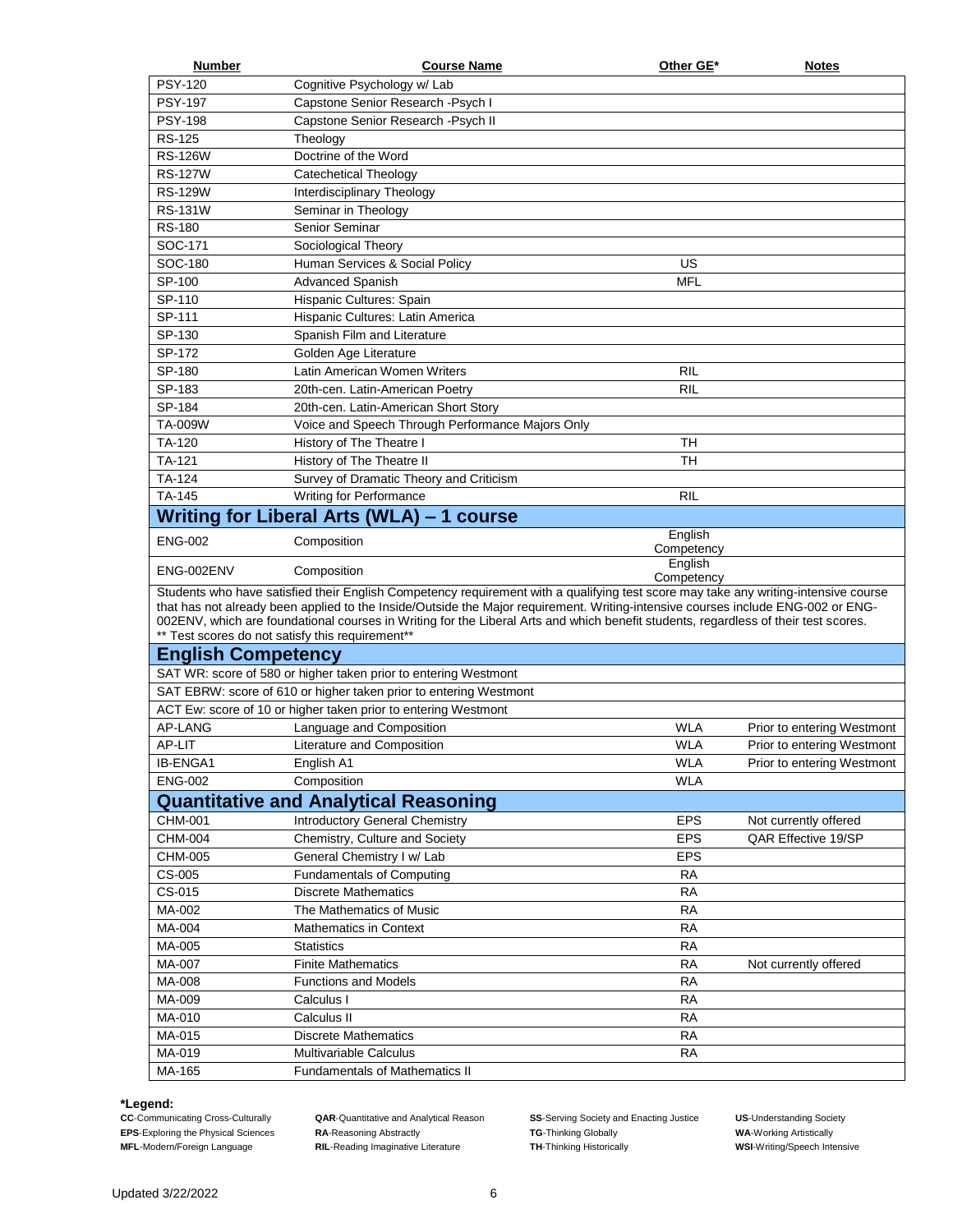| <b>Number</b>                                                          | <b>Course Name</b>                                   | Other GE*  | <b>Notes</b> |  |
|------------------------------------------------------------------------|------------------------------------------------------|------------|--------------|--|
| <b>PHS-007</b>                                                         | Astronomy: Discovering The Universe                  | <b>EPS</b> |              |  |
| <b>PHS-011</b>                                                         | Intro. To Physical Science                           | <b>EPS</b> |              |  |
| <b>PHS-017</b>                                                         | Physics of Music                                     | <b>EPS</b> |              |  |
| PHY-007                                                                | <b>Physics of Music</b>                              | <b>EPS</b> |              |  |
| PHY-011                                                                | Physics for Life Sciences I                          | <b>EPS</b> |              |  |
| PHY-013                                                                | Physics for Life Sciences II                         | <b>EPS</b> |              |  |
| PHY-021                                                                | <b>Mechanics and Heat</b>                            | <b>EPS</b> |              |  |
| PHY-023                                                                | Electricity, Magnetism and Light                     | <b>EPS</b> |              |  |
| POL-040                                                                | <b>Empirical Political Research</b>                  |            |              |  |
| SOC-108                                                                | <b>Quantitative Research Methods</b>                 |            |              |  |
|                                                                        | <b>Modern/Foreign Languages</b>                      |            |              |  |
| FR-001                                                                 | <b>Elementary French I</b>                           |            |              |  |
| FR-002                                                                 | <b>Elementary French II</b>                          |            |              |  |
| FR-003                                                                 | Intermediate French I                                |            |              |  |
| FR-004                                                                 | Intermediate French II                               |            |              |  |
| GER-001                                                                | Introductory German I                                |            |              |  |
| GER-002                                                                | Introductory German II                               |            |              |  |
| GER-003                                                                | Intermediate German I                                |            |              |  |
| GER-004                                                                | Intermediate German II                               |            |              |  |
| GRK-001                                                                | <b>Elementary Greek I</b>                            |            |              |  |
| GRK-002                                                                | <b>Elementary Greek II</b>                           |            |              |  |
| HB-001                                                                 | <b>Elementary Hebrew I</b>                           |            |              |  |
| <b>HB-002</b>                                                          | <b>Elementary Hebrew II</b>                          |            |              |  |
| SP-001                                                                 | <b>Elementary Spanish I</b>                          |            |              |  |
| SP-002                                                                 | <b>Elementary Spanish II</b>                         |            |              |  |
| SP-003                                                                 | Intermediate Spanish I                               |            |              |  |
| SP-004                                                                 | Intermediate Spanish II                              |            |              |  |
| SP-004SS                                                               | Intermediate Spanish II                              | SS         |              |  |
| SP-100                                                                 | Advanced Spanish                                     | WSI        |              |  |
| <b>Physical Education</b>                                              |                                                      |            |              |  |
| <b>PEA-032</b>                                                         | <b>Fitness for Life</b>                              |            |              |  |
| PEA-0nn                                                                | All other PEA and TA 070, 071, 072, 073, 074 and 075 |            |              |  |
| ompassionate Action                                                    |                                                      |            |              |  |
| Compassionate Action - 1 course from ONE of the following 2 categories |                                                      |            |              |  |
|                                                                        | <b>Serving Society; Enacting Justice</b>             |            |              |  |
| AN-140                                                                 | Food Systems: A Global Perspective                   | ТG         |              |  |
| APP-062                                                                | Leadership Skills and Group Dynamics                 |            |              |  |
| <b>APP-190SS</b>                                                       | Service Learning Internship                          |            |              |  |
| <b>APP-191SS</b>                                                       | <b>Serving Society</b>                               |            |              |  |
|                                                                        |                                                      |            |              |  |

## **Compassionate Action**

|                  | <b>Serving Society; Enacting Justice</b>     |            |                        |
|------------------|----------------------------------------------|------------|------------------------|
| AN-140           | Food Systems: A Global Perspective           | TG         |                        |
| APP-062          | Leadership Skills and Group Dynamics         |            |                        |
| APP-190SS        | Service Learning Internship                  |            |                        |
| APP-191SS        | <b>Serving Society</b>                       |            |                        |
| APP-192          | Service Experience Seminar                   |            |                        |
| <b>BIO-190SS</b> | Practicum                                    |            |                        |
| <b>BIO-191SS</b> | <b>Environmental Practicum</b>               |            |                        |
| <b>COM-128</b>   | Facilitating Deliberation and Dialogue       |            |                        |
| <b>COM-190SS</b> | Practicum                                    |            |                        |
| <b>COM-191SS</b> | Senior Capstone Internship                   |            |                        |
| <b>CS-190SS</b>  | Seminar-Service Learn Internship (1 unit)    |            |                        |
| CS-191SS         | Seminar-Service Learn Experience (0 unit)    |            |                        |
| EB-107           | Business At The Bottom of The Pyramid        | TG         | Effective 18/FA        |
| EB-148           | Theology and Economics of Wealth and Poverty |            |                        |
| EB-160           | Principles of Marketing                      | WSI        | Not SS Effective 18/FA |
| <b>EB-190SS</b>  | Practicum                                    |            |                        |
| ED-100           | <b>Explorations in Teaching</b>              | WSI        |                        |
| ED-101           | <b>Explorations in Teaching</b>              | <b>WSI</b> |                        |
| <b>ENG-134</b>   | Ethnicity and Race in American Literature    | RIL, WSI   | Not SS Effective 18/FA |

### **\*Legend:**

**CAR-Cuantitative and Analytical Reason <b>SS-Serving Society and Enacting Justice US-Understanding Society**<br> **RA-Reasoning Abstractly TG-Thinking Globally COLOGY WA-Working Artistically RIL-Reading Imaginative Literature** 

**EC-Communicating Cross-Culturally COM**<br> **EPS-Exploring the Physical Sciences RA-Reasoning Abstractly TG-Thinking Globally <b>TG-Thinking Condences WA-Working Artistically CC-Communicating the Physical Sciences R**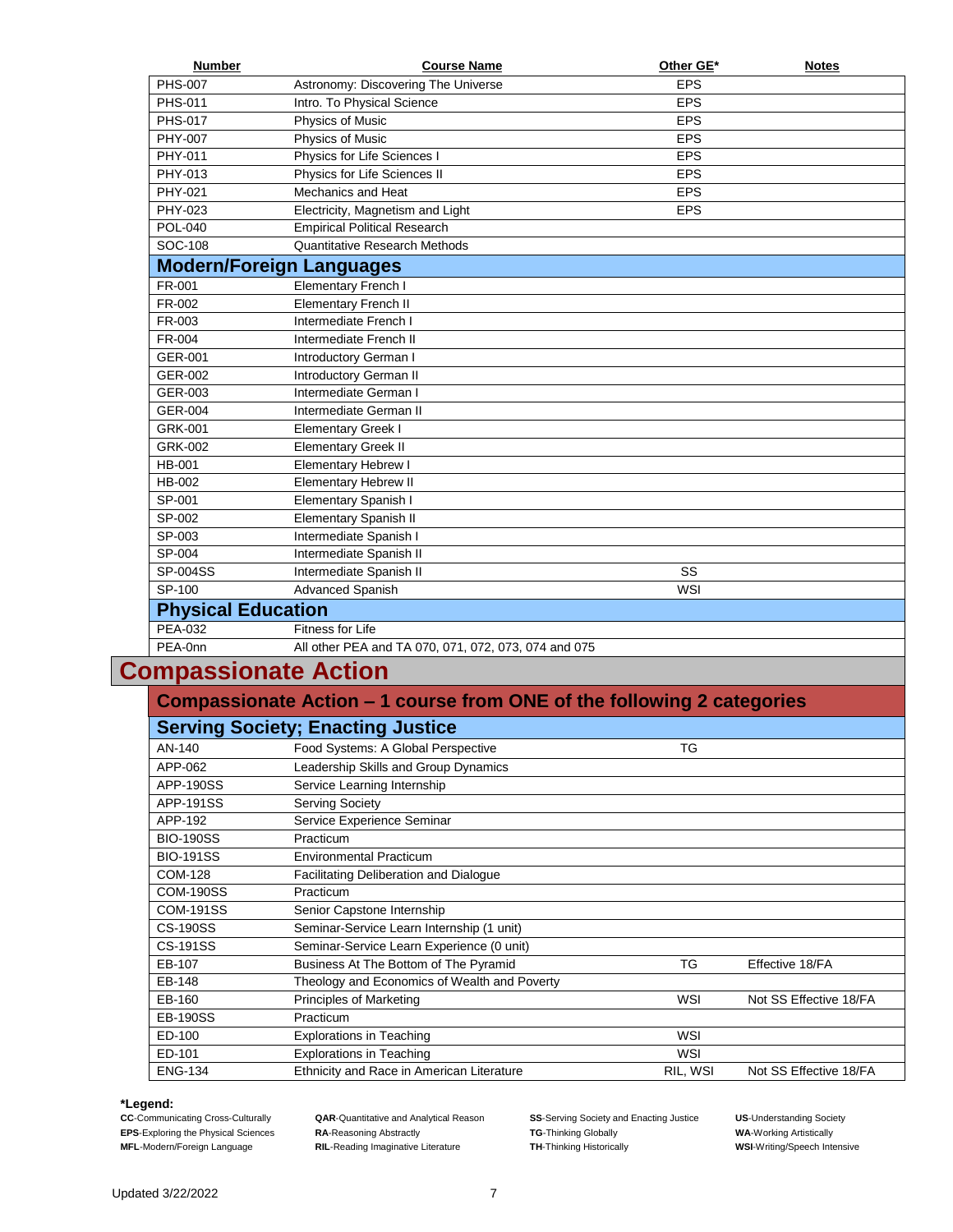| <b>Number</b>                         | <b>Course Name</b>                                              | Other GE*  | <b>Notes</b> |  |
|---------------------------------------|-----------------------------------------------------------------|------------|--------------|--|
| <b>ENG-136</b>                        | Jewish-American Literature                                      | WSI        |              |  |
| <b>ENG-190SS</b>                      | Internship                                                      |            |              |  |
| <b>ENG-191SS</b>                      | Reading in the Community                                        |            |              |  |
| <b>IS-070SS</b>                       | Liberal Arts Ambassadors                                        |            |              |  |
| $IS-130$                              | Racial Justice Study Series                                     |            |              |  |
| <b>KNS-140</b>                        | Food Systems: A Global Perspective                              | TG         |              |  |
| <b>KNS-181</b>                        | <b>Special Populations</b>                                      |            |              |  |
| <b>MA-190SS</b>                       | Seminar-Service Learn Internship                                |            |              |  |
| <b>MA-191SS</b>                       | Seminar-Service Learn Experience (0 unit)                       |            |              |  |
| ME-080                                | Junior Design                                                   | <b>PEA</b> |              |  |
| <b>PEA-067A</b>                       | Trail Hiking and Running                                        | <b>PEA</b> |              |  |
| <b>PHY 127</b>                        | Astrophysics I                                                  |            |              |  |
| <b>POL-110</b>                        | American Public Opinion                                         |            |              |  |
| <b>POL-190</b>                        | Internship                                                      |            |              |  |
| <b>PSY-196</b>                        | Capstone Senior Practicum in Psychology                         |            |              |  |
| <b>RS-113</b>                         | Church in the NT Service                                        |            |              |  |
| <b>RS-148</b>                         | Theology and Economics of Wealth and Poverty                    |            |              |  |
| <b>RS-150SS</b>                       | Wealth and Poverty in Christian History                         |            |              |  |
| <b>RS-190SS</b>                       | Practicum                                                       |            |              |  |
| <b>SOC-175SS</b>                      | Child Welfare Lab                                               |            |              |  |
| <b>SOC-177SS</b>                      | Intimate Violence Lab                                           |            |              |  |
| SOC-190                               | <b>Field Placement</b>                                          |            |              |  |
| SP-004SS                              | Intermediate Spanish II                                         | <b>MFL</b> |              |  |
| SP-190                                | Practicum                                                       |            |              |  |
| <b>Communicating Cross-Culturally</b> |                                                                 |            |              |  |
|                                       | Off Campus programs with 6 week or more home stay               |            |              |  |
|                                       | ** See Off-Campus Programs below for specific program approvals |            |              |  |

| <b>Number</b>                    | <b>Course Name</b>                                                              | Other GE*  | <b>Notes</b> |  |  |
|----------------------------------|---------------------------------------------------------------------------------|------------|--------------|--|--|
|                                  | <b>Westmont Off-Campus Programs</b>                                             |            |              |  |  |
| <b>England Semester</b>          |                                                                                 |            |              |  |  |
| <b>ENG-172</b>                   | England- Brit Lit Before 1800                                                   | WSI        |              |  |  |
| <b>ENG-173</b>                   | England- Brit Lit After 1800                                                    | WSI        |              |  |  |
| <b>ENG-174</b>                   | England- Major Author                                                           | WA, WSI    |              |  |  |
| <b>ENG-175</b>                   | England-Lit/Writing Course                                                      | WSI        |              |  |  |
| <b>ENG-196</b>                   | England-Comm Cross-Culturally                                                   | <b>CC</b>  |              |  |  |
| IS-191                           | England-Comm Cross-Culturally                                                   | CC.        |              |  |  |
| <b>Westmont in Mexico (WIM)</b>  |                                                                                 |            |              |  |  |
| <b>ART-121</b>                   | Mexican Art                                                                     | <b>WA</b>  |              |  |  |
| <b>HIS-160</b>                   | Mexican History and Civilization                                                | <b>TH</b>  |              |  |  |
| IS-193                           | Seminar: Engaging Culture                                                       | TG, CC     |              |  |  |
| <b>PEA-025</b>                   | Latin Dance                                                                     | <b>PEA</b> |              |  |  |
| SP-005                           | Int Spanish Grammar (III/IV)                                                    | <b>MFL</b> |              |  |  |
| SP-006                           | Int Spanish Conv (III/IV)                                                       | <b>MFL</b> |              |  |  |
| SP-100                           | Advanced Spanish                                                                | WSI        |              |  |  |
| SP-160                           | Survey of Mexican Literature                                                    | <b>RIL</b> |              |  |  |
| <b>Westmont in San Francisco</b> |                                                                                 |            |              |  |  |
| $IS-143$                         | Faith, Poverty and Justice                                                      | TG, US     |              |  |  |
| IS-144                           | Sociology of Immigration and Urban Poverty                                      | US         |              |  |  |
| $IS-145$                         | 21 <sup>st</sup> Century Technology, Christian Faith and<br>the Meaning of Life | US         |              |  |  |